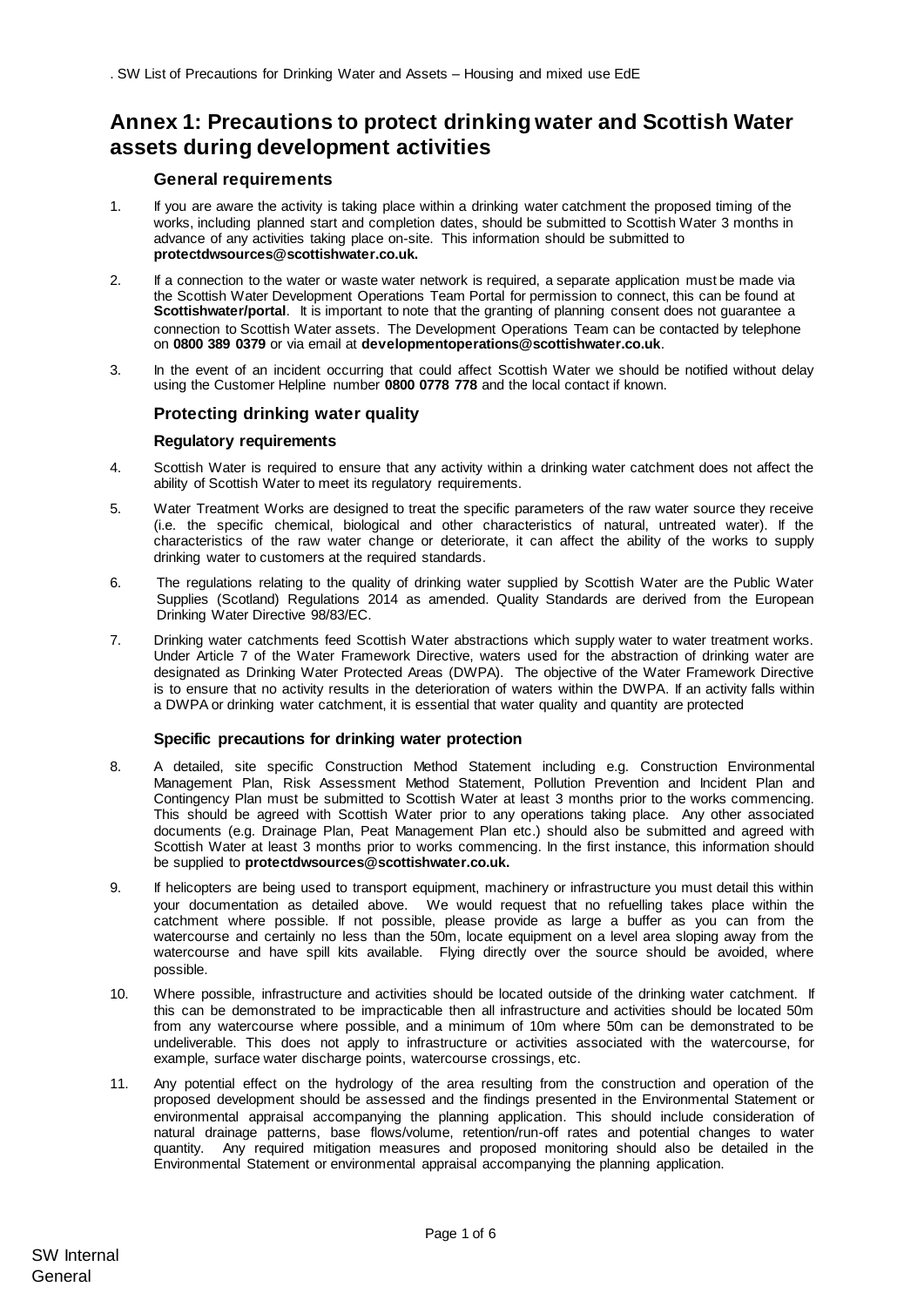- 12. When constructing roads, drainage ditches and trenches, drainage should not be directed into adjacent catchments but retained within the existing catchment.
- 13. Restoration or reseeding of access routes should be considered as routes can become degraded as work progresses.
- 14. Bog Mats or Ground Guards are recommended for use as ground protection solutions for creating long term temporary access roads and trackways onto sites, limiting the impact on the environment as they limit surface degradation.
- 15. Any potential pollution risk which could affect water quality should be considered and mitigation measures implemented to prevent deterioration in water quality and pollution incidents. This includes sediment runoff, soil or peat erosion, management of chemicals and oils, etc. (see also point 16 below). This should be considered for operations at all stages of development including pre- and post-construction.
- 16. Mitigation measures to prevent pollution to watercourses should be outlined in the Environmental Statement or environmental appraisal accompanying the planning application, and adopted in the Construction Method Statement/Construction Environmental Management Plan prior to work starting onsite. Any mitigation measures implemented should be checked regularly, maintained, and improved if deterioration in water quality or potential pollution pathways occur.
- 17. Sustainable drainage (SUDs) options should be considered, such as settlement ponds and designated filtration areas.
- 18. Watercourses that feed into any watercourses or reservoirs that Scottish Water abstracts from should be considered when developing new road or access infrastructure. Any crossing of these watercourses should be kept to a minimum. Pollution prevention measures should be put in place at each crossing point and silt traps, or equivalent, should be installed at regular intervals to minimise the risk from pollution.
- 19. Once constructed, site roads and access routes should be regularly maintained to ensure minimal erosion occurs, thus lessening the risk off run-off and pollution, from the road surface. Avoid using material resulting in metallic, sulphide-rich or strongly acidic polluted water run-off, ideally using inert materials with low erodibility.
- 20. No refuelling or storage of fuel or hazardous materials should take place within the drinking water catchment area. If this can be demonstrated to be impracticable, then the appropriate Pollution Prevention Guidelines (PPGs) or updated Guidance for Pollution Prevention (GPPs) should be followed. This includes, GPP 2: Above ground oil storage tanks, GPP 5 Works and maintenance in or near water, PPG 6: Working and Construction and Demolition Sites, GPP 8: Safe storage and disposal of used oils, GPP 21: Pollution incident response planning and PPG 22: Incident response – dealing with spills. Rather than 10m buffers from watercourses, we would recommend 50m buffers are applied to watercourses and 50m applied to spring, well or borehole. Oil storage should be in accordance with The Water Environment (Oil Storage) Regulations (Scotland) 2006. There should be dedicated oil storage areas created. Spill kits should be located within all vehicles, plant and high risk areas, as well as the consideration and use of nappies and booms.
- 21. Waste storage, concrete preparation and all washout areas should not be within the drinking water catchment area. If this can be demonstrated to be impracticable then this should be in dedicated areas 50m from a watercourse where possible and should be designed to be contained and to prevent escape of materials/run-off to the environment. Any waste must be removed safely from site for the required treatment and disposal.
- 22. Welfare/waste water facilities should preferably be located outside the drinking water catchment. If not practicable, then portable toilets should be used and waste disposed of off-site. Alternatively secondary treatment and soakaways should be used and, if required, a sampling chamber installed and sampling programme agreed. The proposed method of managing welfare and waste water facilities should be detailed in the Environmental Statement or environmental appraisal accompanying the planning application. If sampling is required, Scottish Water should be contacted via **PlanningConsultations@scottishwater.co.uk** in the first instance.
- 23. Any proposed abstractions for activities such as welfare facilities or cement batching plants should be detailed in the Environmental Statement or environmental appraisal accompanying the planning application.
- 24. Induction training should be given to all personnel on-site and should include Scottish Water site sensitivities in relation to drinking water catchments and assets (see below), as well as spill response as outlined in PPG 22: Dealing with spills.
- 25. Construction and Environmental Management Plans, Pollution Prevention and Incident Plans, Risk Assessment Method Statements and Contingency Plans and other associated documents should include the Scottish Water Customer Helpline Number **0800 0778 778** and the local contact details.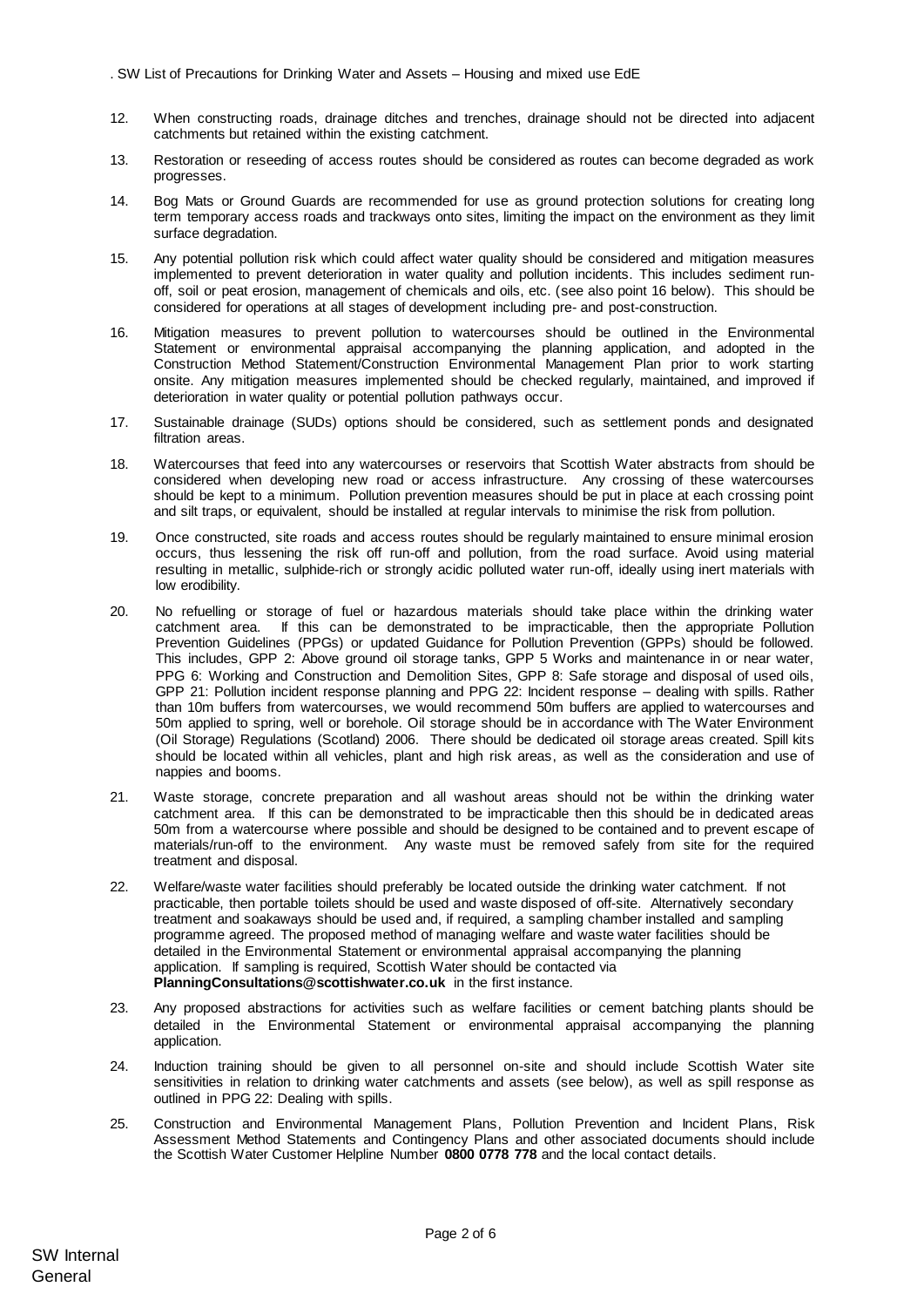#### **Protecting drinking water in peatland areas**

- 26. When peat is present within the proposed area of activity the Environmental Statement or environmental appraisal accompanying the planning application should include an assessment on the potential release of colour and dissolved organic carbon quality as a result of changes to hydrology and/or physical disturbance. This should cover the construction and post construction phases.
- 27. Excavations and ground disturbance in areas of deep peat should be avoided. Deep peat is considered to be peat greater than 0.5m deep.
- 28. The natural hydrology within peat should be maintained and/or restored. Any necessary measures to maintain natural drainage of peat and sub-surface hydrology, such as tailored drain spacing on access tracks, should be implemented as part of the design of the development.
- 29. Scottish Water requests that, where possible, access tracks in the drinking water catchment are constructed as floating tracks with adequate provision for maintaining existing drainage patterns.
- 30. Exposed soils and peat can release sediment, colour and dissolved organic carbon. The use of geotextiles, turf replacement and/or reseeding, should be undertaken as soon as possible.
- 31. Restoration of any degraded peat should be considered for areas within the drinking water catchment.
- 32. Turves should be carefully removed and stored vegetative side up so they can be placed back over any excavated soils to ensure the soils surface stabilises and recovers as quickly as possible.

#### **Protecting drinking water due to forestry activity**

- 33. An assessment of any forestry activity, including felling, planting or other activity, likely to affect the drinking water catchment should be included in the Environmental Statement or environmental appraisal accompanying the planning application. Any specific mitigation measures should be identified and incorporated into the Construction Environmental Management Plan for the site prior to works commencing.
- 34. The Environmental Statement or environmental appraisal accompanying the planning application should include details on the harvesting/clearance process for any felling/woodland removal. The least disturbing method/s should be selected where possible.
- 35. Any historic drains and ditches within the site boundary that discharge directly to a watercourse in the drinking water catchment; these should be blocked and slowly discharged to a buffer area in line with current Forestry and Water Scotland Know the Rules booklet. Where possible, this should be undertaken in advance of any work being carried out on site, to provide protection for watercourses during site activities.

## **Monitoring requirements to protect drinking water quality**

- 36. Depending on the vulnerability of the public water supply, Scottish Water may request that a water sampling programme shall be undertaken and for the sampling parameters to be agreed with Scottish Water. This should assess the baseline water quality for a minimum of one year prior to any activities commencing on-site where possible, including ground investigations and any felling activities, to allow an accurate understanding of baseline conditions at the site. Water sampling should continue during construction and then post-construction for a minimum of one year. Following completion of one year of sampling post-construction, this should be reviewed to determine whether this should continue for a further agreed period. The parameters, frequency and sampling locations will also need to be agreed with Scottish Water. This monitoring will establish if any decline in water quality can be attributed to the development. It may also be necessary to establish trigger levels to determine when any potential issues should be reported to Scottish Water.
- 37. During activities, a programme of daily visual inspection of the watercourses, flow conditions (i.e. high, medium, low, or no flow), prevailing weather and any other pertinent observations, will be required to be implemented. The results should be recorded and the information submitted to Scottish Water (i.e. in a monthly progress report). This should be undertaken when water quality samples are taken if sampling has been agreed as necessary. Proposals for monitoring should be submitted to **protectdwsources@scottishwater.co.uk.**
- 38. The appointed Contractor/Site Foreman or Ecological or Environmental Clerk of Works should have relevant knowledge and experience to provide advice and monitor compliance with measures for the protection of water quality in relation to abstractions for water supply.
- 39. Depending on the vulnerability of the public water supply, Scottish Water may request that a dedicated Environmental Manager be appointed and present on-site to assess and monitor any effects caused by the development.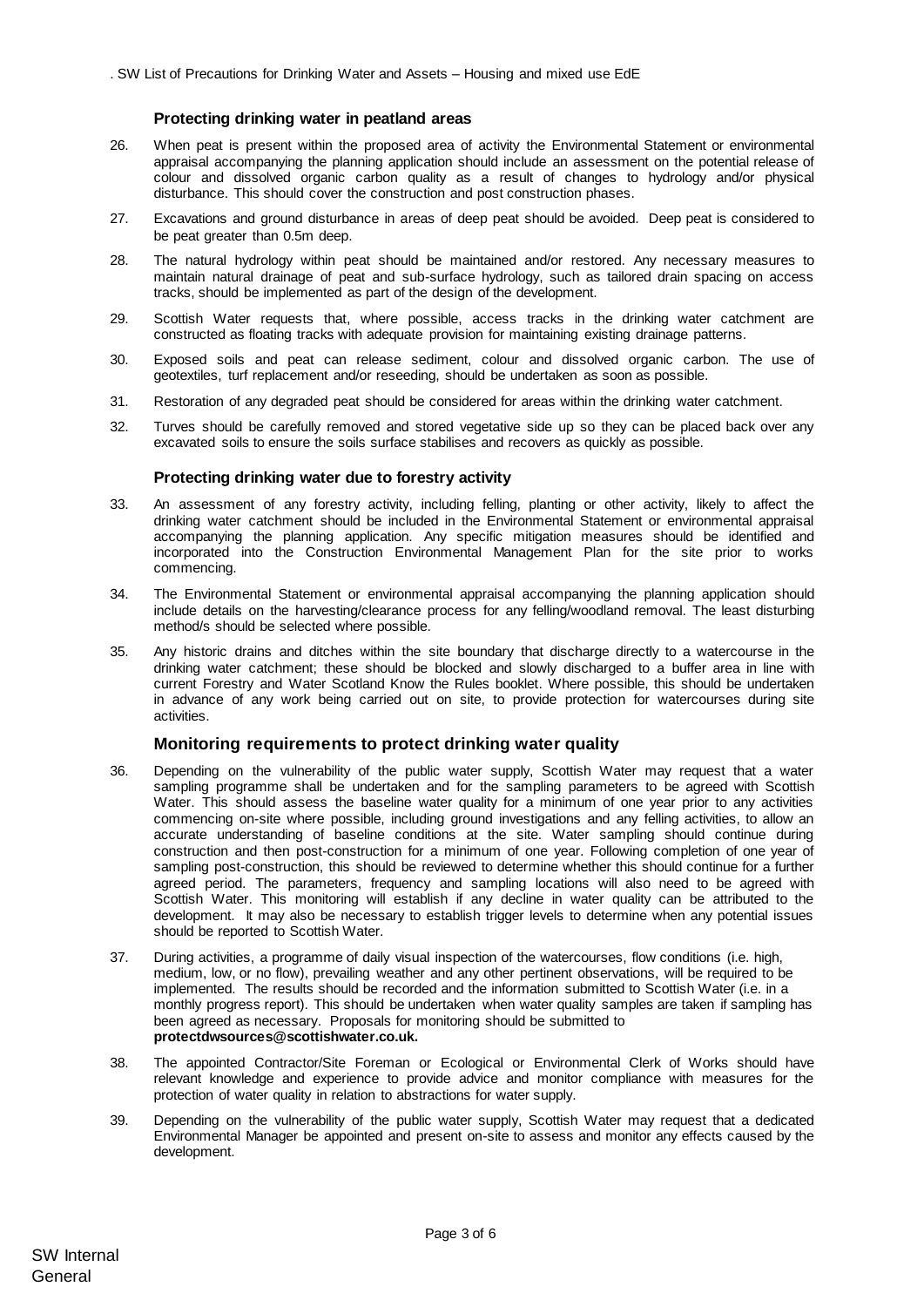## **Guidance documents**

- 40. Please ensure that appropriate Guidance Documents are followed:
	- Floating Roads on Peat. Forestry Civil Engineering and SNH. (August 2010).
	- Planning Advice Note 61: Planning and Sustainable Urban Drainage Systems. Scottish Government (2001)
	- Planning Advice Note 79: Water and Drainage. Scottish Government (2007).
	- Water Assessment and Drainage Guide, SUDS Working Party (2016).
	- Sewers for Scotland 4<sup>th</sup> Edition, Scottish Water 2018
	- Water for Scotland 4<sup>th</sup> Edition, Scottish Water 2018
	- The UK Forestry Standard The Governments approach to Sustainable Forestry 2017
	- Forestry and Water Scotland (http://www.confor.org.uk/resources/forestry-water-scotland/guidancedocuments/)
	- General Binding Rules under the Controlled Activities Regulations (see The Water Environment (Controlled Activities) Scotland Regulations 2011 (as amended) A Practical Guide, Version 8.3 February 2019
	- SEPA Pollution Prevention Guidance [\(http://www.sepa.org.uk/regulations/water/guidance/\).](http://www.sepa.org.uk/regulations/water/guidance/)
	- CREW Rural Sustainable Drainage Systems (visit [https://www.crew.ac.uk/sites/www.crew.ac.uk/files/sites/default/files/publication/Rural%20SuDS%20D](https://www.crew.ac.uk/sites/www.crew.ac.uk/files/sites/default/files/publication/Rural%20SuDS%20Design%20and%20Build%20Guide%20December%202016.pdf) [esign%20and%20Build%20Guide%20December%202016.pdf\)](https://www.crew.ac.uk/sites/www.crew.ac.uk/files/sites/default/files/publication/Rural%20SuDS%20Design%20and%20Build%20Guide%20December%202016.pdf)

# **Protecting Scottish Water assets**

- 41. If an activity associated with any third party works is located within the vicinity of an existing Scottish Water asset, it is essential that these assets are protected from damage. To this end, the developer will be required to comply with Scottish Water's current process, guidance, standards and policies in relation to such matters.
- 42. Copies of Scottish Water's relevant record drawings can be obtained from the undernoted Asset Plan Providers. This is distinct from the right to seek access to and inspect apparatus plans at Scottish Waters area offices, for which no charge is applied.

#### **Site Investigation Services (UK) Ltd**

Tel: 0333 123 1223 Email: sw@sisplan.co.uk [www.sisplan.co.uk](http://www.sisplan.co.uk/)

#### **National One-Call**

Tel: 0844 800 9957 Email: swplans@national-one-call.co.uk [www.national-one-call.co.uk/swplans](http://www.national-one-call.co.uk/swplans)

## **Cornerstone Projects Ltd**

Tel: 0151 632 5142 Email: [enquiries@cornerstoneprojects.co.uk](mailto:enquiries@cornerstoneprojects.co.uk) <http://www.cornerstoneprojects.co.uk/index.php/scottishwaterplans>

- 43. It should be noted that the site plans obtained via the Asset Plan providers are indicative and their accuracy cannot be relied upon.
- 44. It is recommended for EIA's, housing and mixed developments that the developer contacts the **Scottish**  Water Development Enablement Team via the Development Services portal **<https://swastroprodweb.azurewebsites.net/home/default>** for further advice if assets are shown to be located in the vicinity of the proposed development, and where the exact location and the nature of the infrastructure shown could be a key consideration for the proposed development. An appropriate site investigation may be required to confirm the actual position of assets in the ground. Scottish Water will not be liable for any loss, damage or costs caused by relying upon plans or from carrying out any such site investigation.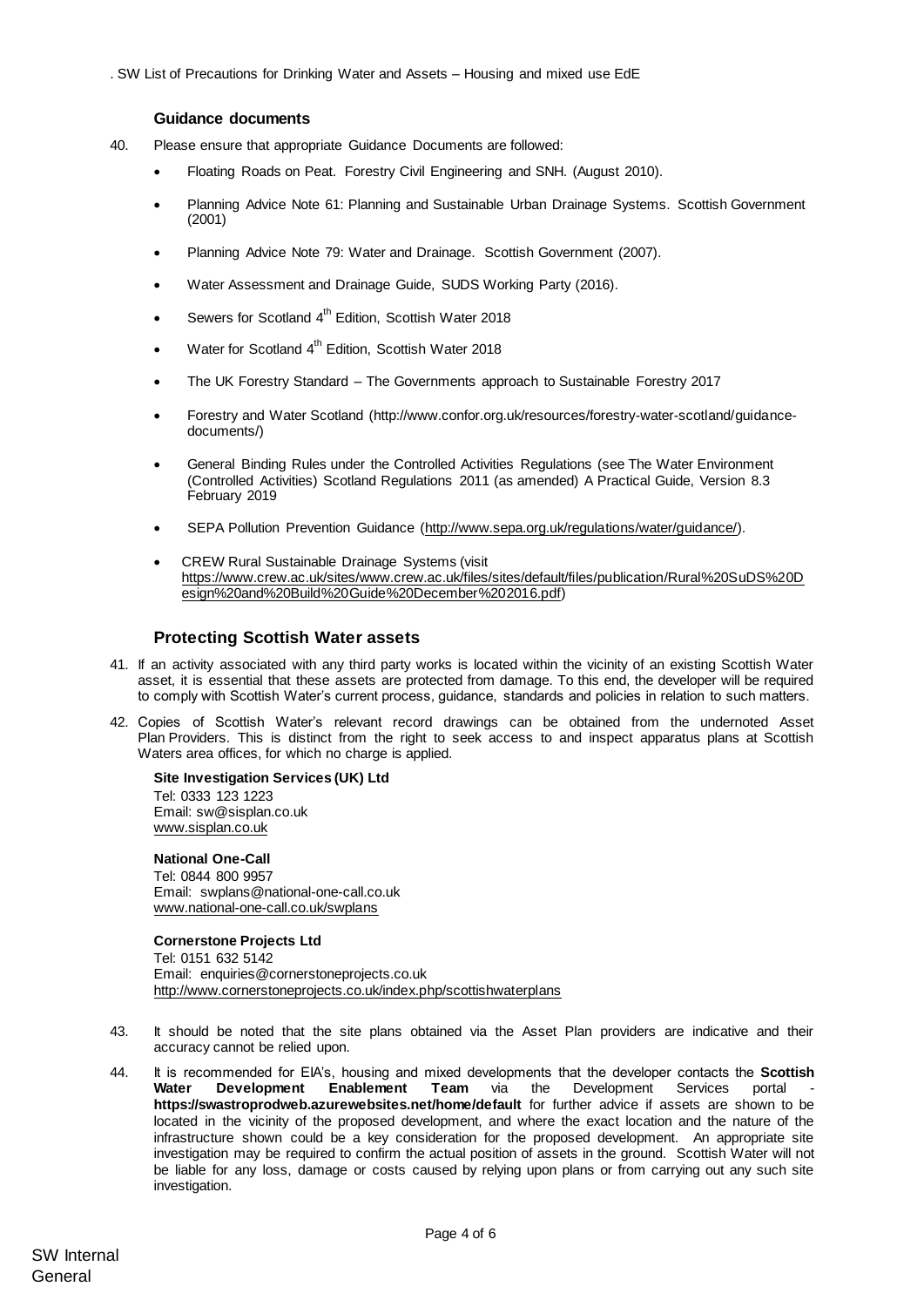- 45. Proposals for Forestry, Hydro Projects, Mining/Quarries, Peatland Restoration and Utility Projects should be sent to the HAUC Diversions Team via the Development Services portal **https://swastroprodweb.azurewebsites.net/home/default** for further advice if assets are shown to be located in the vicinity of the proposed development, and where the exact location and the nature of the infrastructure shown could be a key consideration for the proposed development. An appropriate site investigation may be required to confirm the actual position of assets in the ground. Prior to any activity commencing, all known Scottish Water assets should be identified, located and marked-out. Please note that Scottish Water records are indicative only and it is your responsibility to accurately locate the position and depth of these pipes on site before preparing and submitting your plans. No intrusive site investigation works (e.g. trial holes) should be undertaken without written permission from Scottish Water.
- 46. Scottish Water requires Risk Assessment Method Statements (RAMS) and Safe Systems of Work (SSoW) to be prepared and submitted in advance to Scottish Water for formal review and acceptance. These documents shall consider and outline in detail how existing Scottish Water assets are to be protected and/or managed for the duration of any construction works and during operation of the development if relevant. These documents must be submitted to Scottish Water for formal prior written acceptance.
- 47. The developer shall obtain written acceptance from Scottish Water where any site activities are intended to take place in the vicinity of Scottish Water's assets. The relevant team can advise on any potential risk mitigation measures that may be required.
- 48. Scottish Water and its representatives shall be allowed access to Scottish Water assets at all times for inspection, maintenance and repair. This will also ensure that the Scottish Water assets are protected and that any Scottish Water requirements are being observed.
- 49. Any obstruction or hindrance of access to Scottish Water assets should be avoided. The prompt and efficient use and manipulation of valves, hydrants, meters or other apparatus is required at all times. There should also be no interference with the free discharge from water main scours or sewer overflows.
- 50. In the event of an incident occurring that could affect Scottish Water, including any damage to assets, Scottish Water should be notified without delay, using the Customer Helpline number **0800 0778 778**, and the local contact if known. Scottish Water apparatus should not be interfered with or operated by anyone other than Scottish Water personnel.
- 51. Minimum Distances of Sewers/Water Mains from Buildings/Structures/other Obstructions There are two critical issues relating to how close you can build to water mains and sewers.
	- 1. Scottish Water has a legal right of access in order to maintain and repair assets and there are minimum distances required in order to facilitate future SW access to water mains and sewers. No buildings, structures or any other obstructions that will restrict our access or put at risk the integrity of the assets is permitted within this distance.
	- 2. For pressurised pipes there is a recommended distance to be used in order to protect adjacent buildings and structures should the asset burst. This is the recommended distance to minimise the risk of damage to adjacent properties and structures in the event of a water main failure. It is suggested that this distance may include garden areas but should not include inhabited structures.

The details of these requirements should be confirmed with Scottish Water as an early part of the design process.

- 52. Stationary plant, equipment, scaffolding, construction or excavated material, etc. should not be placed over, or close to, any Scottish Water assets without the prior written consent of Scottish Water which may be withheld depending on circumstances on-site.
- 53. Special care should be taken to avoid the burying of Scottish Water assets or the obstruction of sewers or manholes with fill or other material. Arrangements for altering the level of any chambers should be agreed in advance with Scottish Water and these should be constructed in accordance with Scottish Water requirements. The cost of any work to Scottish Water assets will be met by the project developer.
- 54. Excavation works (e.g. foundations) should not be carried out in the proximity of a water or waste water main without due notice having been given to Scottish Water and prior written acceptance obtained. The developer will comply fully with any Scottish Water specific site requirements.
- 55. Any tree planting associated with the development (e.g. compensatory planting or screening etc.) should be undertaken in line with Water for Scotland 4<sup>th</sup> Edition 2018 and Sewers for Scotland 4<sup>th</sup> Edition 2018 to ensure that Scottish Water's assets are not put at risk by future growth of tree roots.
- 56. Vibration in close proximity to Scottish Water pipelines or ancillary apparatus should be managed in accordance with British Standard 5228-1:2009 (Code of practice for noise and vibration control on construction and open sites). The predicted levels of vibration should be agreed in advance with Scottish Water as part of the risk assessment and method statement and agreed vibration monitoring arrangements will be required.